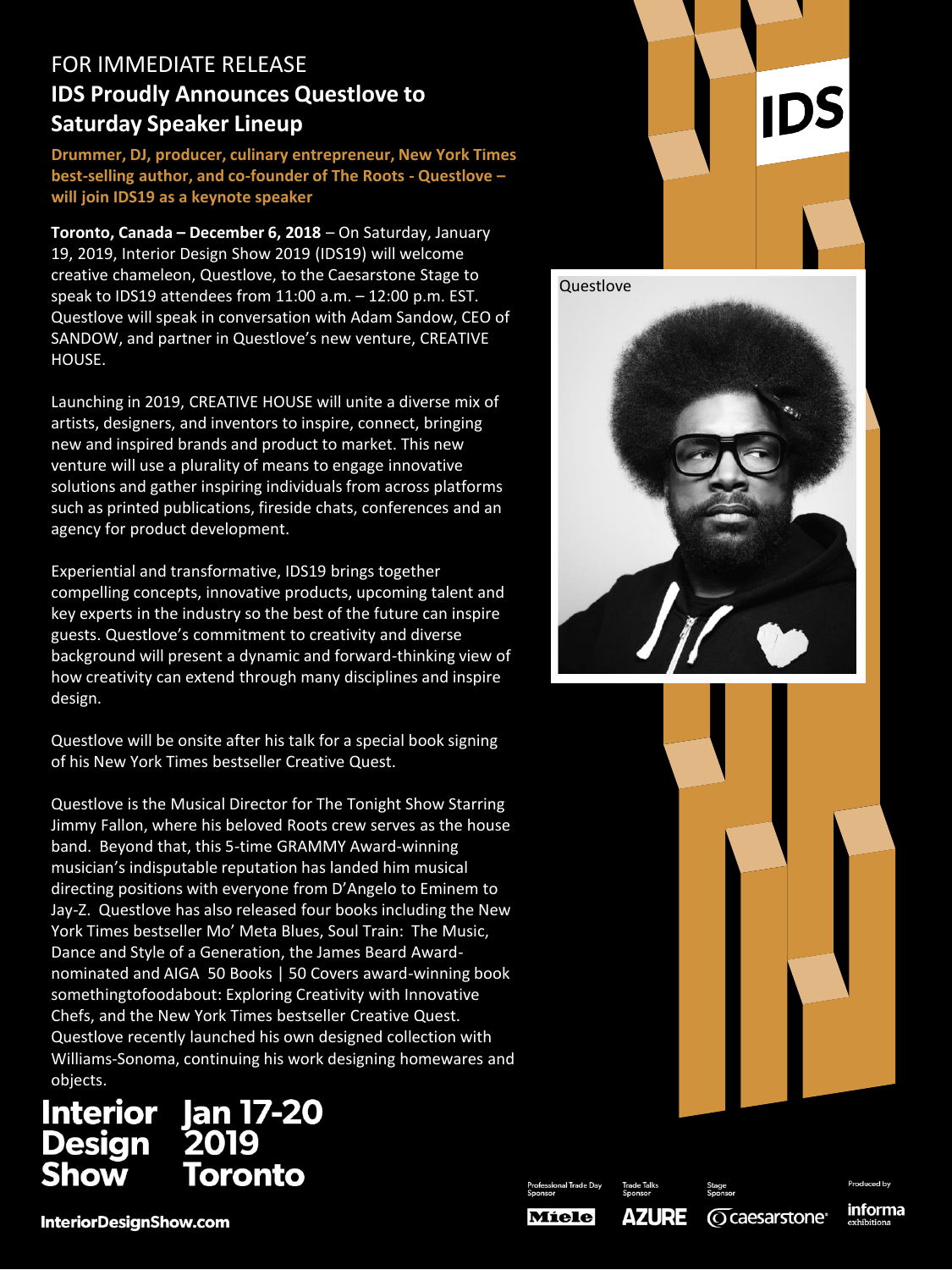Additionally, Questlove is a strategic advisor, and the first artist ambassador for Pandora, as well as hosting a new series Questlove Supreme on his Questlove Station. He also recently co-produced the GRAMMY Award winning Original Broadway Cast Recording of Hamilton, alongside Alex Lacamoire, Bill Sherman, Lin-Manuel Miranda and Tarik "Black Thought" Trotter. He served as the Executive Music Producer and Composer on the A&E Mini Series "Roots." Questlove and The Roots also announced that they are developing an animated children's series, along with a live action children show, in partnership with Amazon. Most recently, The Roots released the track "It Ain't Fair" featuring Bilal in conjunction with the critically acclaimed new film DETROIT.

Questlove made his way into the culinary world with his signature "Love's Drumstick." Currently, he is hosting a series of Food Salons with world-renowned and innovative chefs at his Financial District apartment in the NY by Gehry building. Questlove has appeared as a Guest Judge on Top Chef Season 11, his interest in food and his own culinary endeavors have been featured on the cover of New York Magazine, in Food & Wine Magazine, Bon Appetit, and seen on The View, Watch What Happens Live, and Late Night with Jimmy Fallon. He is a Celebrity Ambassador for Food Bank For New York City, is on the City Harvest Food Council, a board member of Edible Schoolyard, and the first Artist-in-Residence at the Made in NY Media Center. Questlove is also a Founding Member of the CAPA Foundation in Philadelphia. This month, Questlove joined the Board of Food & Finance High School in New York City.

### IDS19 Schedule

Thursday, January 17, 2019 IDS Contract: 9 a.m. – 5 p.m. Opening Night Party: 7 p.m. – 11 p.m.

Friday, January 18, 2019 IDS Contract + IDS Main Hall: 9 a.m. – 6 p.m.

Saturday, January 19, 2019 IDS Main Hall: 10 a.m. – 7 p.m.

Sunday, January 20, 2019 IDS Main Hall: 10 a.m. – 6 p.m.

-30-

#### **Jan 17-20 Interior** 2019 **Design** Show Toronto

**InteriorDesignShow.com** 



Professional Trade Day

**O** caesarstone<sup>®</sup>

informa

**Miele** 

**AZURE**